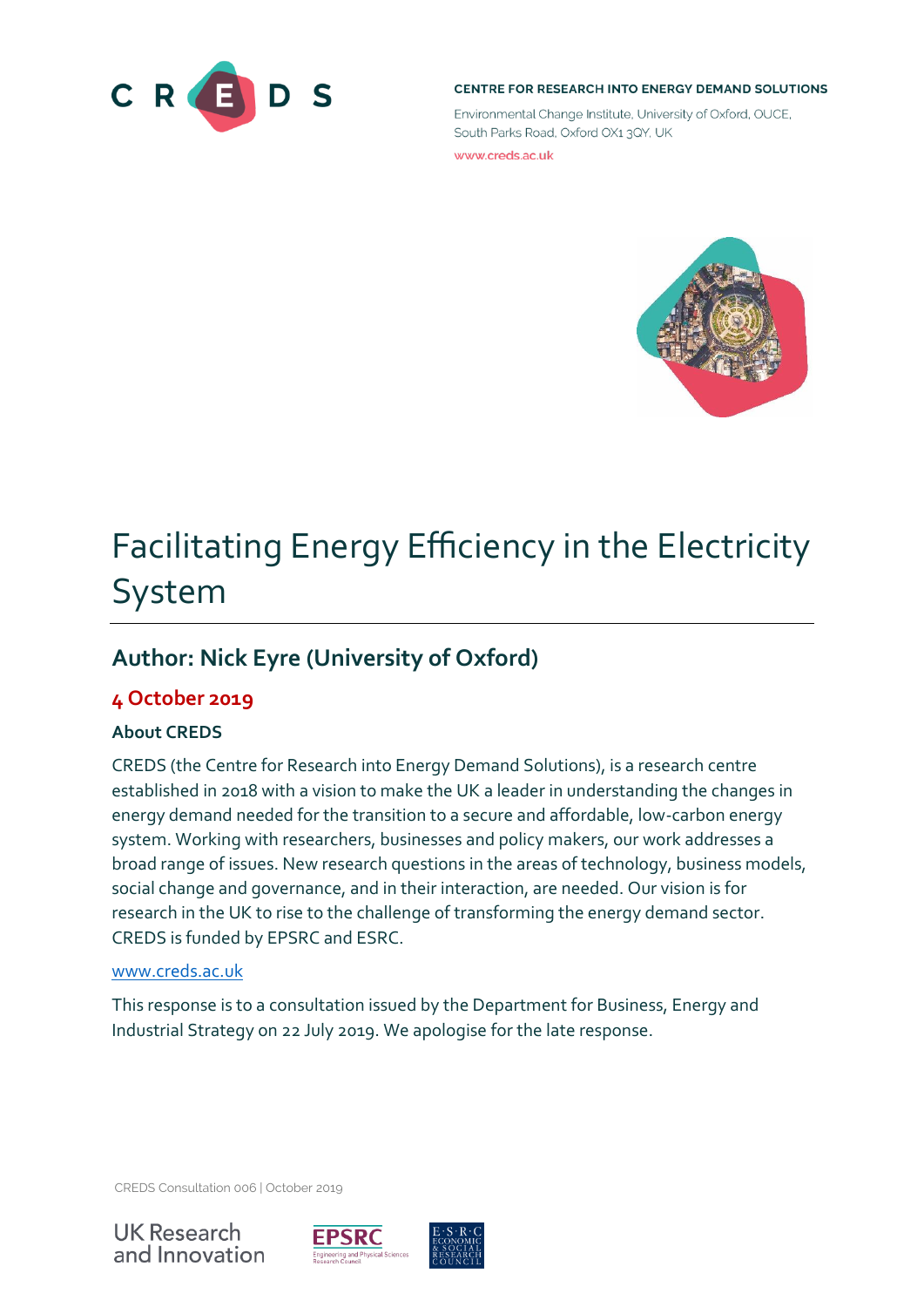#### **Q1: Do you agree with the market barriers to energy efficiency investment described? Do you think there are additional barriers?**

There is a very substantial literature on barriers to energy efficiency and their relationship to market failures that is not addressed in this consultation. Participants in CREDS have played a substantial role in this over a number of years<sup>1</sup>,<sup>2</sup>,<sup>3</sup>. This work has informed evidence reviews for Government, e.g.<sup>4</sup>, but we would be happy to discuss further with BEIS if this would be helpful.

In the context of this consultation, the key conclusion is that market barriers to energy efficiency cannot be addressed through the design of upstream energy markets alone. The largest market failures are in product markets not energy markets<sup>5</sup>.

#### **Q2: What are the ways we can overcome the market barriers to energy efficiency investment?**

The literature cited above comes from different disciplinary perspectives, but points towards similar policy conclusions. These are, firstly, that Government intervention is justified to increase energy efficiency (and therefore economic efficiency). And secondly, that a mix of policy instruments, including regulation, incentives and consumer engagement is likely to be most effective<sup>6</sup>. Importantly, regulation is not necessarily less efficient than market based instruments.

### **Q3: How can we leverage current markets to facilitate energy efficiency? For example, markets flexibility technologies can access such as the Capacity Market, National Grid Energy System Operator's (ESO) balancing services markets or Distribution Network Operators (DNO) tenders for alternatives to network reinforcement.**

We endorse the conclusion that the Capacity Mechanism is very unlikely to provide an adequate incentive for energy efficiency projects under the restrictions trialled in the in the EDR Pilot. This is unsurprising as capacity mechanisms are designed to incentivise power not energy, and therefore more likely to be relevant to demand side response than demand reduction. No one has ever argued that the capacity mechanism can replace contracts for difference for electricity generation, so it is not clear why it was ever envisaged they could be effective for kWh savings. In addition, as noted in this consultation, the detailed rules of the pilot were unattractive to most potential projects, including many that are cost effective. These points were made by energy efficiency stakeholders to DECC during the

**.** 

<sup>1</sup> Eyre, N. (1997). "Barriers to energy efficiency more than just market failure." Energy and Environment **8**(1): 25-43.

<sup>&</sup>lt;sup>2</sup> Shove, E. (1998). "Gaps, barriers and conceptual chasms: theories of technology transfer and energy in buildings." Energy Policy **26**(15): 1105-1112.

<sup>&</sup>lt;sup>3</sup> Sorrell, S., et al. (2004). The Economics of Energy Efficiency: Barriers to Cost Effective Investment. Cheltenham, Edward Elgar.

<sup>4</sup> Banks, N., et al. (2012). What are the factors influencing energy behaviours and decision-making in the nondomestic sector? A rapid evidence assessment. London Centre for Sustainable Energy and University of Oxford.**:** 88 pp.

<sup>&</sup>lt;sup>5</sup> Eyre, N. (1998). "A Golden Age or a False Dawn? Energy Efficiency in UK Competitive Energy Markets." Energy Policy **26**(12): 963-972.

<sup>6</sup> Rosenow, J., et al. (2016). "Energy efficiency and the policy mix." Building Research & Information: 1-13.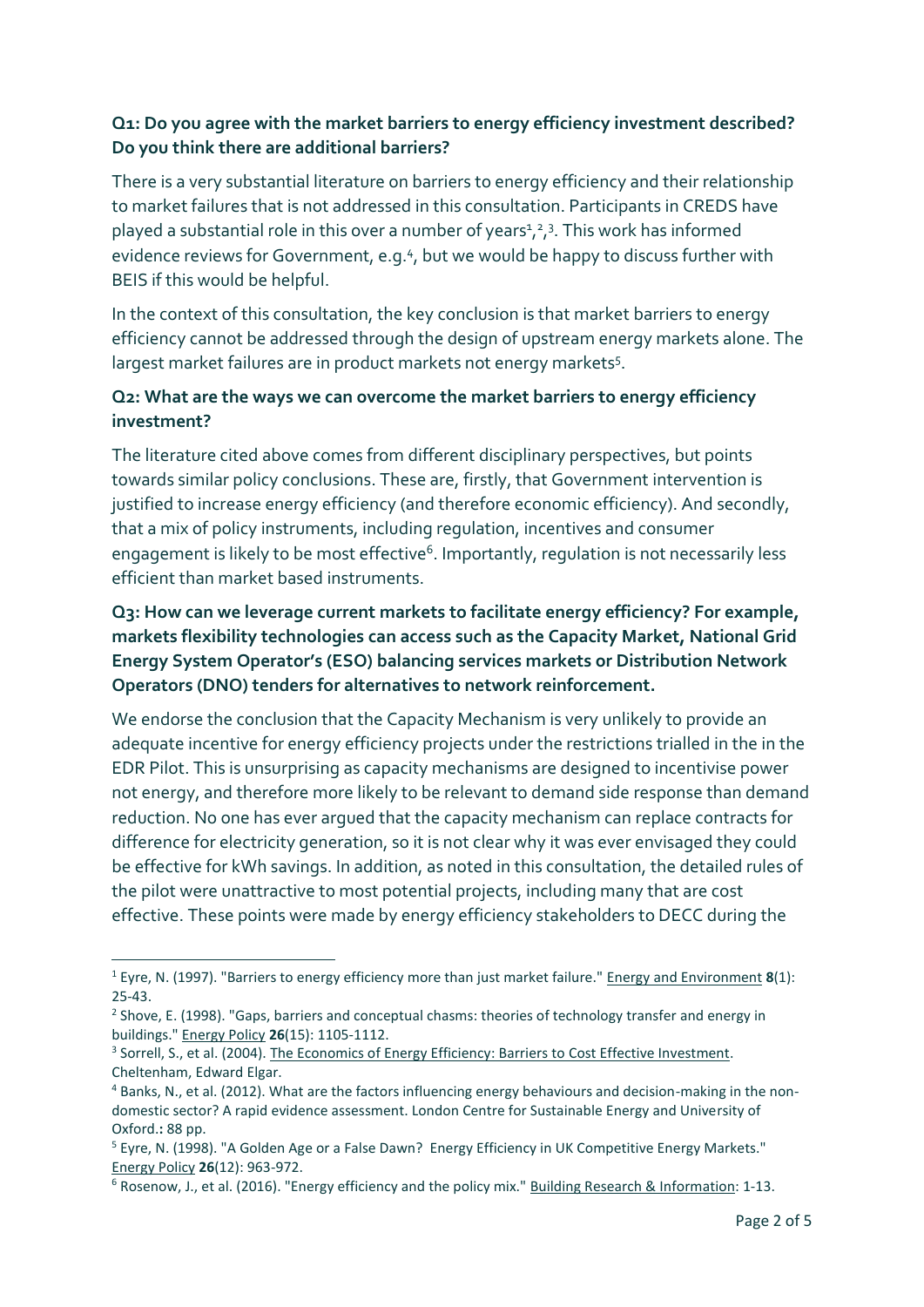consultation on the EDR Pilot and have been confirmed by subsequent research<sup>7</sup>. The successful experience in PJM and New England markets is very largely due to capacity benefits being additional to large and successful policies to promote energy efficiency in individual states<sup>8</sup>. Essentially, the evidence indicates that energy efficiency can contribute to efficient capacity markets, but capacity markets are inadequate to stimulate energy efficiency at the scale of action required.

We are unaware of detailed research relevant to the role of energy efficiency contributions in SO and DNO markets. However, the same issues are likely to arise. SO and DNO markets are likely to incentivise peak power reduction not energy savings. We would therefore expect the conclusions of the previous paragraph to apply in these cases as well.

Overall, it is not clear why Government has expected that policies to incentivise peak power reduction will be effective for energy efficiency, in the face of both theoretical considerations and empirical evidence to the contrary.

#### **Q4: How we can create new markets for energy efficiency? Please provide suggestions on how to design the different mechanisms.**

In this context, it is surprising that the consultation does not seem to envisage energy efficiency obligations (EEOs) as more central to the development of energy efficiency markets, given the positive experience with them in the UK to date as a major source of carbon emissions reduction. The impact of EEOs on consumer bills has also been hugely beneficial, as the costs of the investments have been significantly smaller than the lifetime energy saving benefits according to Government's own impact assessments. These benefits are significantly underplayed in the consultation document, as it only refers to the period of ECO (2013-current). EEOs have been in place in the UK market since 1994<sup>9</sup>,<sup>10</sup>. They were substantially reduced in 2013<sup>11</sup>, with consequential damage to consumer interests. They are clearly in the national interest, and consistent with the statutory duty on Government and Ofgem to promote consumer interests.

One of the major changes to obligations from 2013 was the exclusion of most measures that result in reduced electricity demand, i.e. electricity efficiency. Government has never adequately justified that decision and has not developed any effective alternative policies to replace them. Given the very cost effective schemes for lights and appliances in earlier EEOs, this change has been seriously detrimental to policy effectiveness and should be reversed.

**.** 

 $<sup>7</sup>$  Liu, Y. (2018). "Role of a forward-capacity market to promote electricity use reduction in the residential</sup> sector—a case study of the potential of social housing participation in the Electricity Demand Reduction Pilot in the UK." Energy Efficiency **11**(4): 799-822.

<sup>&</sup>lt;sup>8</sup> Liu, Y. (2017). "Demand response and energy efficiency in the capacity resource procurement: Case studies of forward capacity markets in ISO New England, PJM and Great Britain." Energy Policy **100**: 271-282.

<sup>9</sup> Rosenow, J. (2012). "Energy savings obligations in the UK—A history of change." Energy Policy **49**(0): 373-382. <sup>10</sup> Mallaburn, P. S. and N. Eyre (2014). "Lessons from energy efficiency policy and programmes in the UK from 1973 to 2013." Energy Efficiency **7**(1): 23-41.

<sup>&</sup>lt;sup>11</sup> Rosenow, J. and N. Eyre (2013) "The Green Deal and the Energy Company Obligation." Proceedings of the ICE - Energy **166**, 127-136.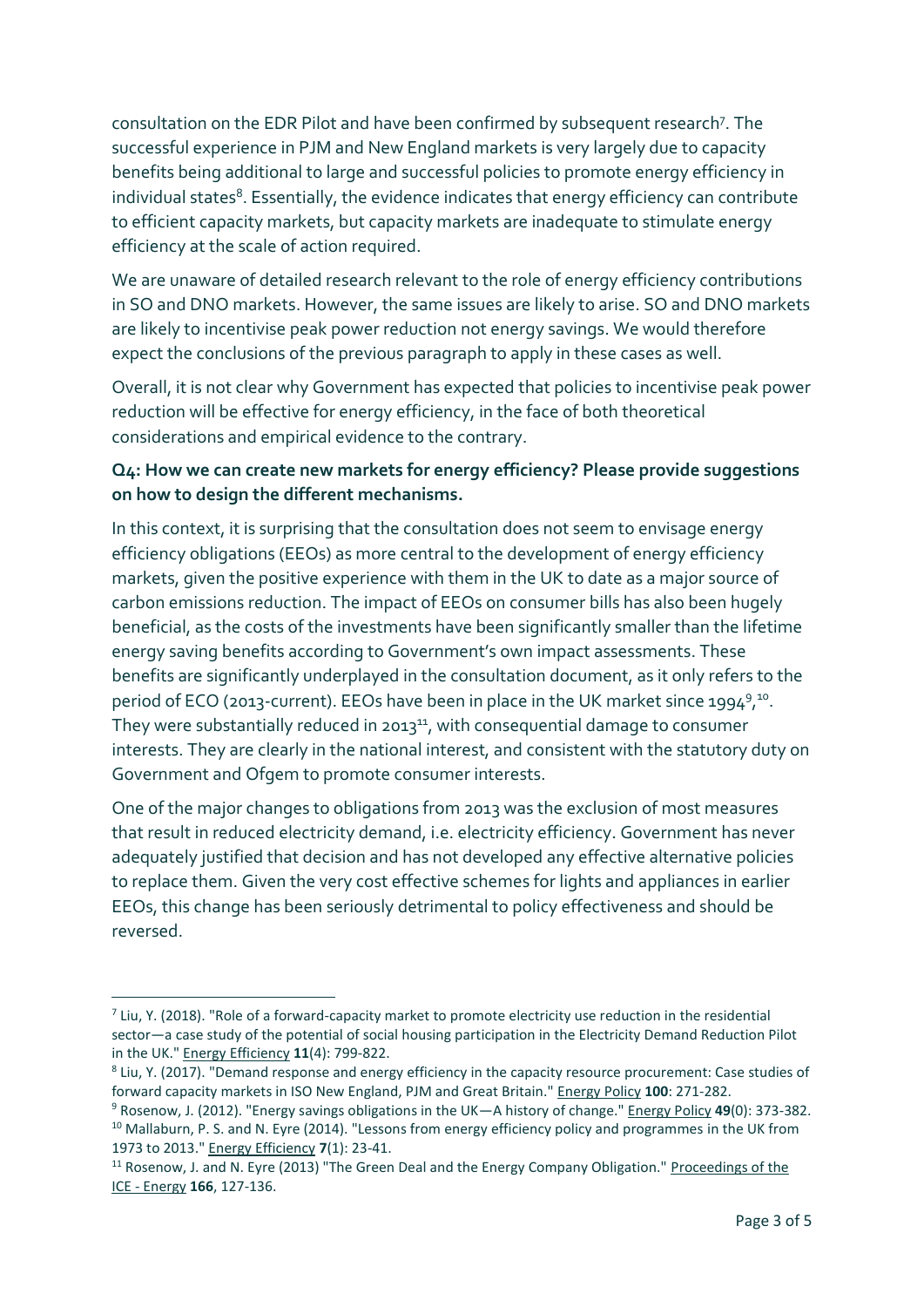We accept that EEOs will be insufficient, alone, to drive the major programmes of deep refurbishment and heat decarbonisation required to meet the Government's goal of net zero carbon emissions by 2050. It is highly likely that mandatory standards, and low cost loans will also be needed<sup>12</sup>. But EEOs are the principal tool that can be used in energy markets.

#### **Q5: What can we learn from other countries' electricity systems from an energy efficiency perspective?**

The reduction in scale of EEOs in GB since 2013 has not been mirrored in other countries, many of which have introduced and strengthened energy efficiency obligations in recent years<sup>13</sup>. So, there is now much that the UK can learn from other countries. Two particular changes could help and should be considered.

The first change would be to broaden the base of the obligation. UK EEOs are focussed entirely on low income household heating, despite there being no evidence that this is their most effective use. UK EEOs have been unusual, since 1998, in being confined to households; other countries use them to support business energy efficiency as well and some to support transport efficiency. In GB, since 2013, almost all electricity use and 'able to pay' households have been excluded as well. Since the collapse of the Green Deal this is a huge anomaly, for which there is no supporting justification<sup>14</sup>. Including energy efficiency measures in business and non-heating end uses within the scope of the obligations would increase the number of obligated suppliers and increase cost effectiveness.

The second change would be to place EEOs on gas and electricity distribution companies, as well as or instead of suppliers. This is the current practice in Denmark and Italy. At the time of the unbundling of the Public Electricity Suppliers in 1998, both supplier and DNO options were discussed and both are allowed under the relevant primary legislation. However, the supplier obligation option was preferred, as it was argued that this would encourage suppliers to be energy service companies, selling energy efficiency as part of their core business. This has clearly never happened. DNOs are showing an increased interest in end use efficiency as part of the toolkit for delaying or avoiding network investment. There are a number of reasons to think a distribution option would be preferable. Distribution companies could bear obligations without impeding competition. Their longevity and asset management focus is better suited to infrastructure investment. And costs to consumers could be spread over a price control period rather than incurred in the year of the measures.

**.** 

<sup>&</sup>lt;sup>12</sup> Mallaburn, P., Oreszczyn, T., Elwell, C., Hamilton, I., Heubner, G. and Lowe, R. Reducing energy demand from buildings, in Eyre, N and Killip, G. (eds). 2019. Shifting the focus: energy demand in a net-zero carbon UK. Centre for Research into Energy Demand Solutions. Oxford, UK

<sup>&</sup>lt;sup>13</sup> Fawcett, T., Rosenow, J. & Bertoldi, P. (2018). Energy efficiency obligation schemes: their future in the EU. *Energy Efficiency*, **12** (1): 57–71.

<sup>14</sup> Rosenow, J. and N. Eyre (2016). "A post mortem of the Green Deal: Austerity, energy efficiency, and failure in British energy policy." Energy Research & Social Science **21**: 141-144.